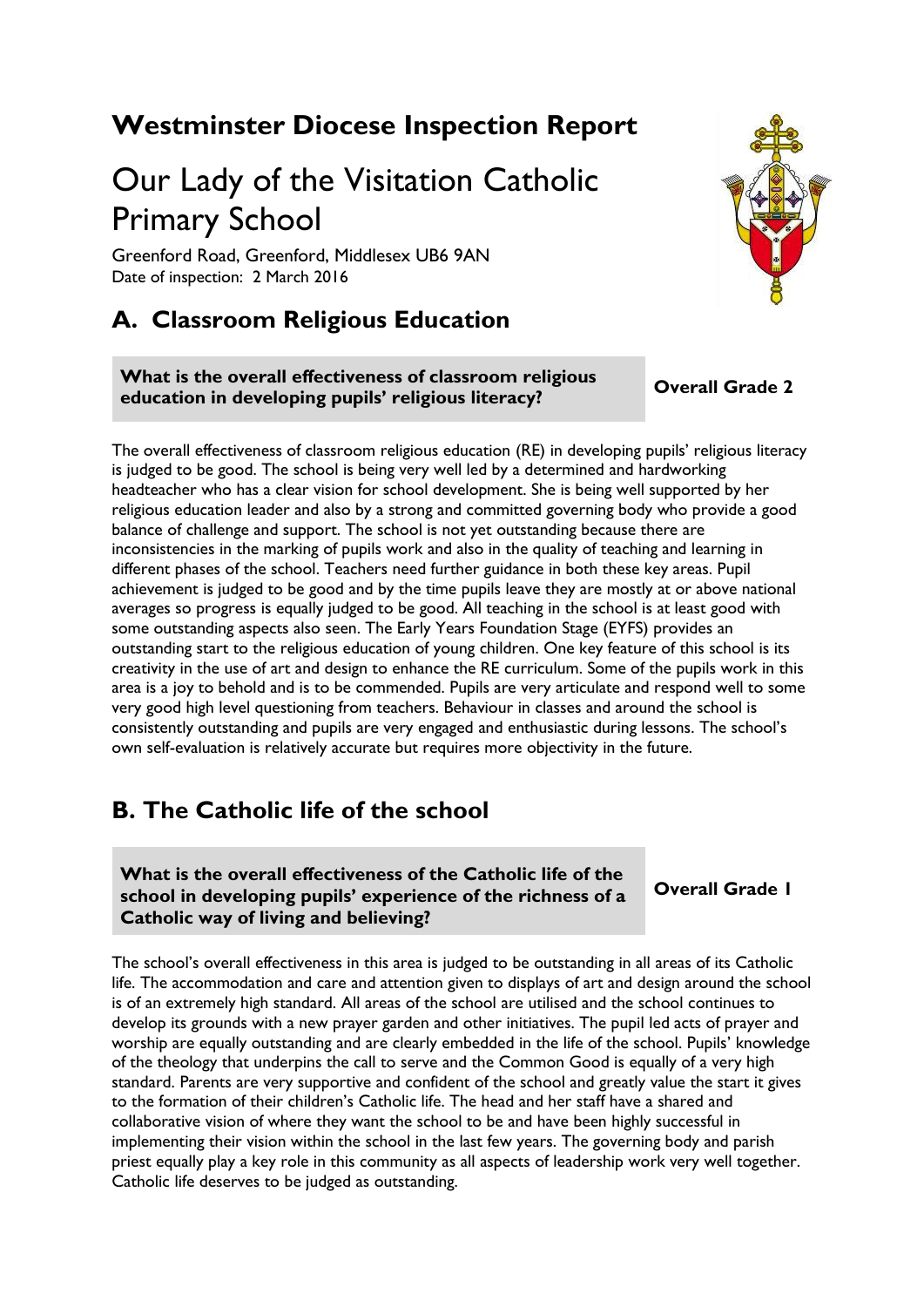## **Introduction**

The inspector would like to thank the governors, headteacher, staff, pupils and parents for their cooperation over the conduct of the inspection. The inspectors spent 1 day in school, visited 14 lessons, observed 3 class acts of worship and carried out 4 interviews with school staff, pupils and governors. Other evidence was gathered from contacts with parents through a questionnaire, scrutiny of a sample of pupils' work, observation of pupils in and out of lessons and examination of school documents.

The Inspection of Our Lady of the Visitation Catholic Primary School was carried out under the requirements of the Canon 806 and Education Act 2005, and in accordance with the Framework for Section 48 Inspections approved by the Archbishop of Westminster. The inspector is appointed by the Archbishop. The inspection reviews and evaluates how effective the school is in providing Catholic education. This process begins with the school's own self-evaluation.

#### **Inspection Team**

| Mr Sean Flood   | Lead Inspector      |  |
|-----------------|---------------------|--|
| Mrs Mary Ainger | Associate Inspector |  |

### **Description of School**

The school is a two form entry Catholic primary school in the London Borough of Ealing and the locality of Greenford. The school serves the parish of Our Lady of the Visitation, Greenford.. The proportion of pupils who are baptised Catholic is 96.2*%.* The proportion of pupils who are from other Christian denominations is 2.8*%* and from other Faiths or no Faith declared is 1*%*. The percentage of Catholic teachers in the school is 78*%*.

There are 468 pupils on roll, with 4 pupil with a statements of Special Educational Needs and Disabilities (SEND)/ Education Health & Care Plans ( EHC). The proportion of pupils from ethnic minority groups is above average. The number of pupils speaking English as an Additional Language is above average. There is a below average rate of families claiming free school meals. 38 pupils receive the Pupil Premium (8.1%).

| Telephone:                      | 0208 575 5344      |                        |
|---------------------------------|--------------------|------------------------|
| e-mail address:                 | admin@olvrc.com    |                        |
| <b>DFE Number:</b>              | 307 3503           |                        |
| <b>URN Number:</b>              | 101920             |                        |
| Headteacher:                    | Miss Kathleen Coll |                        |
| <b>Chair of Governors:</b>      | Mrs H Mackenzie    |                        |
| Date of previous inspection:    | 14th October 2010  |                        |
| Grade from previous inspection: |                    |                        |
| Key for inspection grades:      | Grade 1            | Outstanding            |
|                                 | Grade 2            | Good                   |
|                                 | Grade 3            | Requires improvement   |
|                                 | Grade 4            | <b>Causing Concern</b> |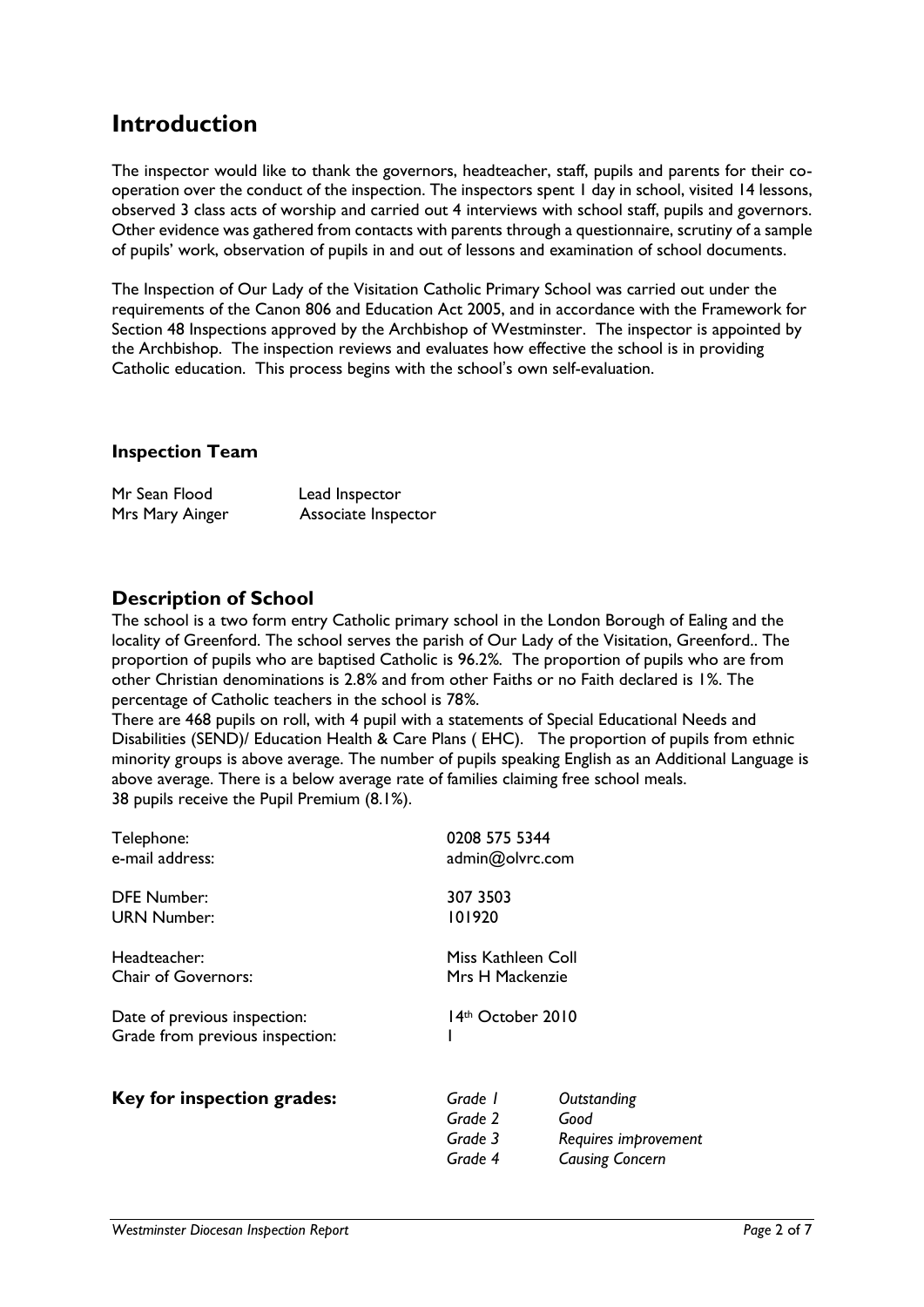## **A. Classroom Religious Education**

*How religiously literate are pupils in the teachings and traditions of the Catholic faith and how well do they know, understand and appreciate the importance of religious faith and practice in everyday life?*

#### **What has improved in classroom religious education since the last inspection?**

The main area of improvement since the last inspection has been in the introduction of a new RE scheme of work. The school has also expanded its teaching of other faiths and cultures by introducing a third faith, Islam. Since the last inspection the school has introduced a programme of developmental marking and assessment, this work is now on-going. The school also uses art and design, music and dance extensively to further enhance the teaching and learning of RE in highly imaginative and thoughtful ways.

#### **How well does the content of classroom religious education meet the requirements of the Curriculum Directory?**

#### **Grade 2**

The content of Our Lady of the Visitation Catholic Primary School's religious education curriculum fully meets the requirements of the *Religious Education Curriculum Directory*. The curriculum is being well planned for by the subject leader of RE and care and thought goes into ensuring that the four areas of study are being well covered. A wide range of resources are being used to enhance the curriculum and this is particularly evident in the extensive use of religious art and design within the school. Progress and development of content is well planned for at all phases of the school.

#### **Pupil achievement (as well as attainment and progress) in religious education**

#### **Grade 2**

Pupil achievement is good overall. Pupils enter the school at levels broadly comparable to the national average. They leave the school in Year 6 almost all at or above national averages therefore progress is also deemed to be good. Pupil progress is consistent throughout the school. The Nursery provides an outstanding start to the pupils in this school. The Early Years Foundation Stage (EYFS) as a whole provides a very rich and stimulating start to school life. Activities are very well planned and catered for and a wide and stimulating religious vocabulary is quickly acquired in this key area. Good progress is being made by all groups in the school and a good level of challenge is being provided in all classes. There are no weaknesses in achievement across the school as progress is steady in nearly all classes. Pupils are very enthusiastic learners and are very well versed in religious language and literacy. Their response to effective high order questioning in some classes was of a high standard. Pupils are articulate and confident in using religious language and this was especially evident in Years 5 and 6 with discussions centred around Lent and the idea of Sacrifice. Pupils' work is generally well presented but there are inconsistencies evident between parallel classes in terms of coverage and expectation and this needs to be addressed. The presentation and watercolours produced by both the Year 4 classes were of a very high quality and the work around the story of Ruth and Naomi was a joy to observe. The school has started to use Bibles in class and analyse direct Scripture more and this is an area for further development and consideration.

#### **The quality of teaching**

#### **Grade 2**

The quality of teaching across the school is judged to be good. All teaching seen was at least good with some classes displaying outstanding aspects during lessons and over time. The most noteworthy feature of the effective teaching was in those classes where higher order questioning was being well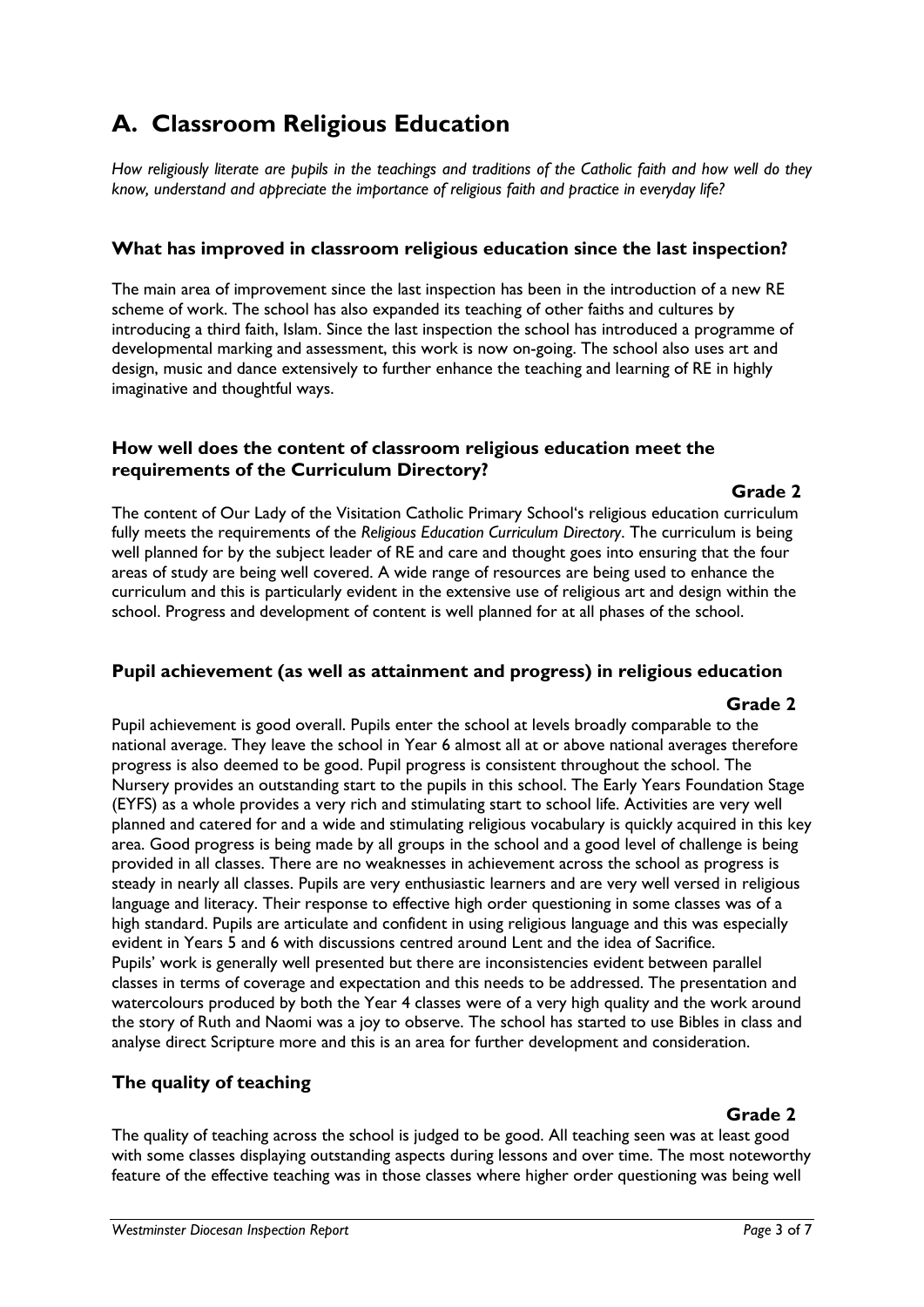used. Some good examples were seen right across the school and teachers all clearly have high expectations of their pupils. The pace and timing of lessons were good at all times and pupil behaviour for learning was outstanding in most classes. Teaching assistants generally played a valuable and effective role in ensuring good quality teaching and ensuring that all abilities were being catered for.

The school has introduced developmental marking but this needs much greater attention at present. Teachers lack guidance on how to mark and assess and as a result pupils often do not know how to improve their work. A wide variety of stamps, stickers and coloured pens is being used and this results in real inconsistency in marking in almost all classes. This is a key area for development. This written feedback is in marked contrast to the oral feedback pupils receive during lessons which is sensitive, thoughtful and leads to good learning and progress. Homework is set and the school is considering using the Wednesday Word to encourage parents to discuss religious learning and literacy with their children.

#### **The effectiveness of the leadership and management of religious education**

#### **Grade 2**

The leadership and management of religious education are good with outstanding features in some areas. There is a very clear vision and commitment to the Catholic mission of educating children. This is led by a determined and successful head who has brought about great changes in recent years. She leads by example and hard work and communicates her drive and purpose to all members of the school community. The head teacher's work on enhancing the creative side of RE through art, design and music is exemplary. She is being well supported by a very effective subject leader who is knowledgeable and knows what needs to be done to bring about even greater improvement. The subject leader has done a great deal in the last year and now needs more time to be able to drive up standards of teaching and learning even more. The school is also being very well supported by a strong chair of governors and also by the link governor for RE who is the parish priest. Their knowledge and understanding of what goes on in the school are very impressive and underpinned by a will and determination to make things even better in the future. Opportunities for staff and professional development are plentiful. The school has started peer observations of teaching and learning and this needs to be enhanced and developed. The self-evaluation document produced is thorough, mostly accurate and realistic but requires more objective self-assessment in the future.

#### **What should the school do to develop further in classroom religious education?**

- Give staff clear guidance via the school's marking policy on what is expected in the marking of RE work and provide support on how to develop pupil's understanding even further
- Continue to use more direct Scripture links and Bible work during RE lessons
- Provide more opportunities for peer observations so that staff can observe each other teach and share best practice in the quality of teaching of RE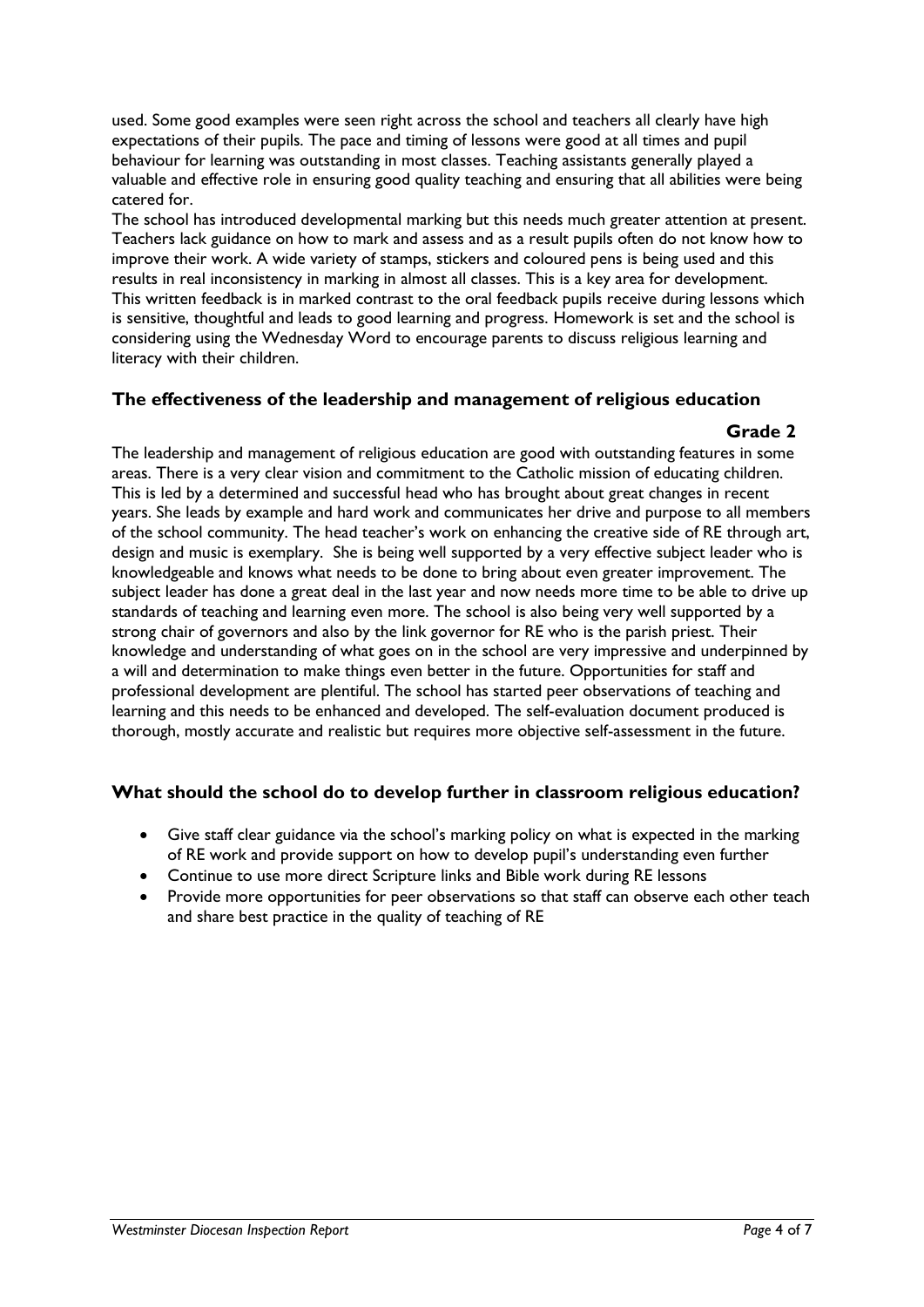## **B. The Catholic life of the school**

*How well do pupils experience the richness of a Catholic way of living and believing through all areas of school life?*

#### **What has improved since the last inspection?**

There have been many significant developments since the last inspection. The key ones are the introduction of pupil led acts of worship and liturgies right across the school. These are now firmly embedded in the life of the school and are of a high standard. The school has introduced a 'Be Spirited' week on an annual basis to encourage creativity and spiritual and moral development.

#### **The place of religious education as the core of the curriculum – time, staffing, accommodation, resources, budget**

#### **Grade 1**

10% of curriculum time is devoted to the teaching of religious education across all key stages every week. The school values and recognises religious education as a core subject in the curriculum and as such, time, money and resources are given in accordance with this status. A generous annual budget is allocated to the subject every year and is being well spent by the RE subject leader. Teachers have good subject knowledge of religious education and high expectations of pupils in accordance with the *Religious Education Curriculum Directory* for England and Wales. All teachers, including those new to the school and non-Catholic, are being well supported in learning about the teaching of religious education. The accommodation is quite simply outstanding in all aspects. Displays of the very highest quality are everywhere around the school. The corridors, the main hall and outside walls are all being superbly utilised to celebrate the Catholic and religious life of the school. There are mosaics, embroidery and murals, a prayer garden in development and a new prayer room. The whole community should be justifiably proud of the beautiful environment provided for the children of this school.

#### **The experience of Catholic worship – prayer and liturgy – for the whole school community**

#### **Grade 1**

Prayer and Catholic worship are outstanding and is a major strength of this school. The distinctive feature of this particular school is the scope and opportunities for pupils to plan, lead and even evaluate their own acts of worship. This occurs from Nursery all the way through to Year 6. Catholic worship is clearly outstanding in this school. During this inspection two pupil led acts of worship were observed in Years 4 and 5 and one teacher led act of worship in Year 1. These were all outstanding and of very high quality and are equally clearly embedded in the life of the school. Art, music, drama and dance are used very effectively to enhance prayer and worship in this school. Pupils' liturgical formation is well planned from a very early age to ensure the widest possible experiences of the richness of the Catholic tradition of prayer and worship. Pupils' spiritual development is enabled through the excellent opportunities they have for quiet, reflection, sharing and discussion. Pupil and partner talk and challenge are highly advanced in this school. The celebration of the Eucharist and other sacramental celebrations are offered at all key times throughout the liturgical year and the parish priest and indeed all the local priests are frequent and welcome visitors to the school. Prayer and Catholic worship are a major strength of the school and are judged to be outstanding.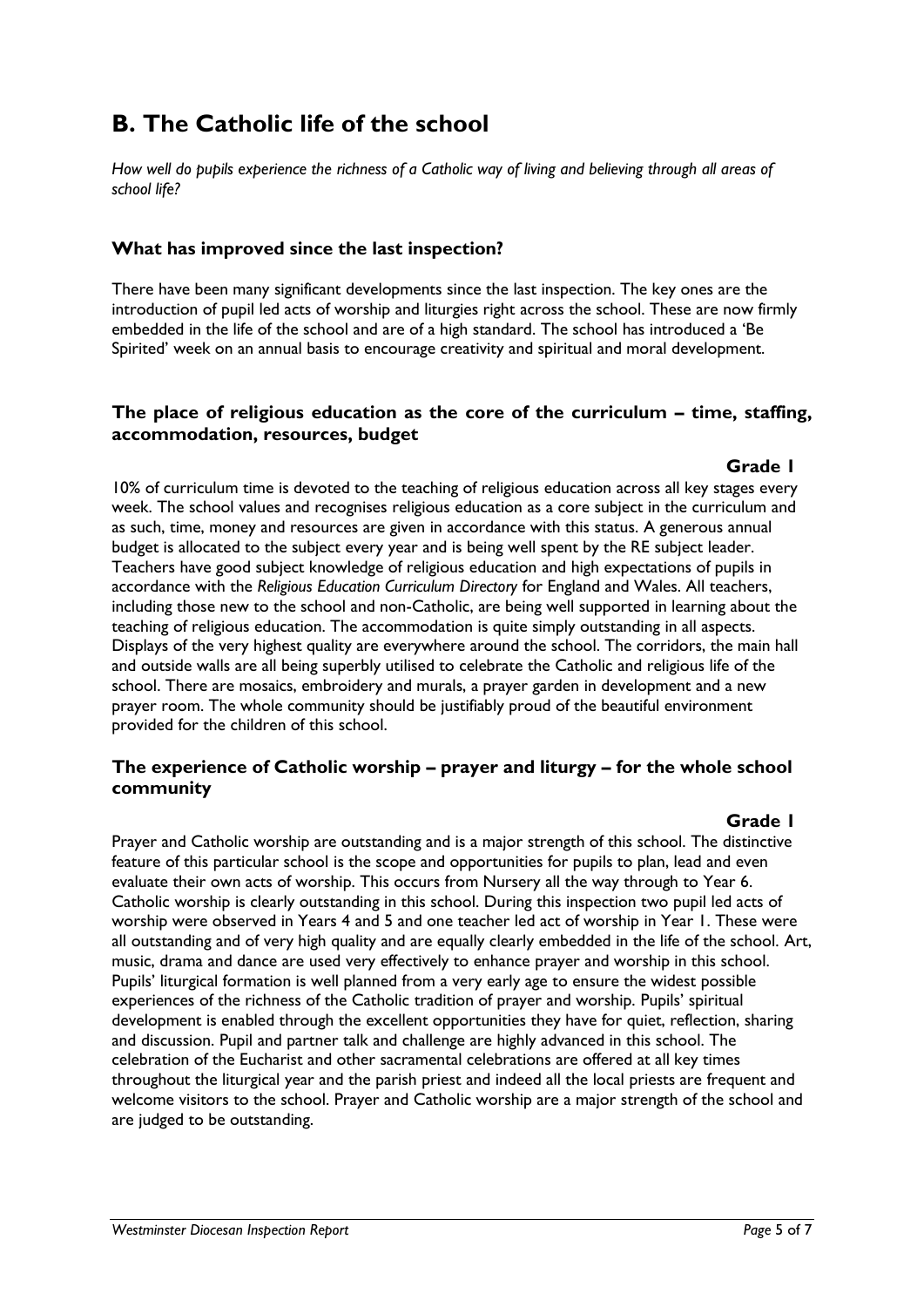#### **The commitment and contribution to the Common Good – service and social justice.**

### **Grade 1**

The school is outstanding in its work to promote the Common Good. The Gospel call to help and support those who are less fortunate is very effectively promoted throughout the school. This is evidenced through the curriculum, assemblies, acts of worship and through the many actions and example of everyone in the school community. Pupils make a significant contribution to the local and wider communities. Some key examples are through supporting local groups such as food for local homeless projects at Harvest and sponsored events to raise money for school projects. Key charities supported include MacMillan, Marie Curie, Help for Heroes and the British Heart Foundation, these are just a sample of some outstanding charity work done over the years. Recently the school has been involved with Mary's Meals and a new project called Free the Children, this gives pupils the chance to reflect on their global responsibilities. The school choir also play a key role in supporting the Common Good via community projects such as visiting the local 'Nursing Home' to sing Christmas Carols and inviting others into the school for tea and cake at various times during the year. This work has been greatly valued and appreciated by the local community. Pupils are very respectful of others, sensitive to differences and accepting of diversity. They are given ample opportunities to serve within their own school community. Particularly noteworthy was the way that a group of Year 5 and 6 pupils were able to articulate the theology that underpins the call to serve others and do good works. Their responses were of the highest standard one could wish to hear.

#### **Enabling the authentic partnership between parents, school and parish as an integral part of the Diocese, particularly through its relationship with the Diocesan Bishop and those acting on his behalf;**

#### **Cancel 1 <b>Grade 1 Grade 1**

Parents are very supportive of the life and the work of the school in developing Catholic education and are very proud of the Catholic Life offered to their own children. A recently completed questionnaire showed extensive support for the school and its leadership. The school sees good communication with parents as being very important and parents are given weekly newsletters and information via an informative website. They are also invited in to liturgies, assemblies and masses throughout the year. The teachers and staff work closely with the Diocese making full use of training opportunities and also regularly attend deanery meetings and work moderation meetings with other Ealing Catholic schools. Links with the parish are very strong and fruitful at all levels on a daily basis.

#### **The effectiveness of the leadership and management in promoting the Catholic life of the school**

#### **Grade 1**

The leadership and management in promoting the Catholic life of the school are judged to be outstanding in every way. The headteacher leads by example, drive and commitment. She has a clear vision for the development of the school and has been highly successful in bringing about change in the last few years. The RE leader also provides good support to staff and equally wants the school to thrive in its Catholic life. The whole school community share a united and collaborative vision of the Catholic nature of education. The governors provide a strong balance of challenge and support and are being kept well informed of all developments within the school. The recently revised school Mission Statement encompasses the whole community and reflects that faith underpins all aspects of school life.